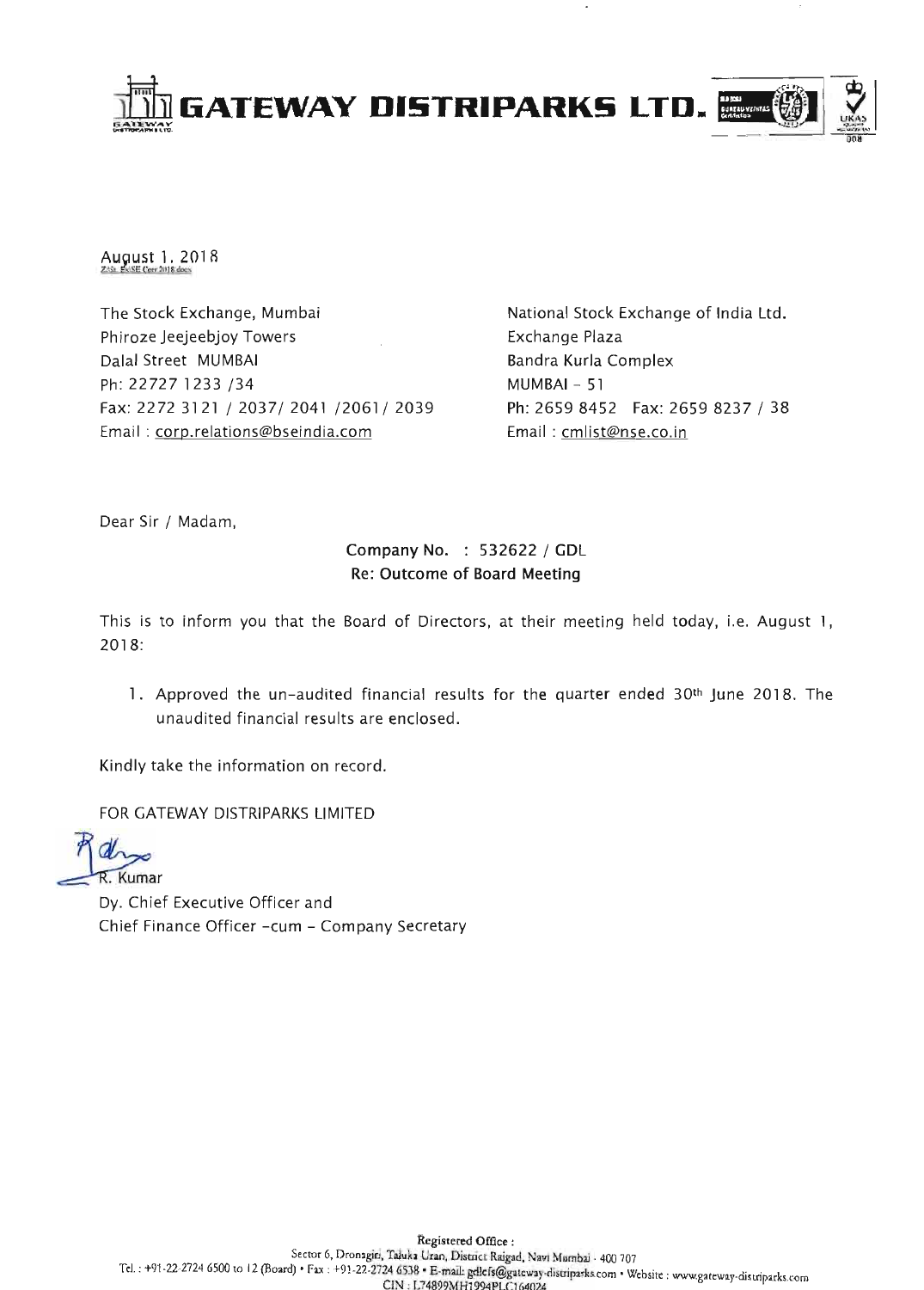S.R. BATLIBOI & CO. **LLP**  Chartered Accountants

2nd & 3rd Floor Golf View Corporate Tower - 8 Sector - 42, Sector Road Gurugram - 122 002, Haryana, India Tel : +91 124 681 6000

Limited Review Report

Review Report to The Board of Directors Gateway Distriparks Limited

- 1. We have reviewed the accompanying statement of unaudited standalone Ind AS financial results of Gateway Distriparks Limited (the 'Company'), for the quarter ended June 30, 2018 (the "Statement") attached herewith, being submitted by the Company pursuant to the requirements of Regulation 33 of the SEBI (Listing Obligations and Disclosure Requirements) Regulations, 2015, read with SEBI Circular No. *C1R1CFD/F AC/62/20* 16 dated July 5, 2016 ('the Circular').
- 2, The preparation of the Statement in accordance with the recognition and measurement principles laid down in Indian Accounting Standard 34, (Ind AS 34) "Interim Financial Reporting" prescribed under Section 133 of the Companies Act, 2013 read with Rule 3 of Companies (Indian Accounting Standards) Rules, 2015, as amended, read with the Circular is the responsibility of the Company's management and has been approved by the Board of Directors of the Company. Our responsibility is to express a conclusion on the Statement based on our review.
- 3, We conducted our review in accordance with the Standard on Rcvicw Engagements (SRE) 24 10, 'Review of Intcrim Financial Information Performed by the Independent Auditor of the Entity' issued by the Institute of Chartered Accountants of India. This standard requires that we plan and perform the review to obtain moderate assurance as to whether the Statement is free of material misstatement. A review is limited primarily to inquiries of company pcrsonnel and analytical procedures applied to financial data and thus provides less assurance than an audit. We have not performed an audit and accordingly, we do not express an audit opinion.
- 4. Based on our review conducted as above, nothing has come to our attention that causes us to believe that the accompanying Statement, prepared in accordance with recognition and measurement principles laid down in the applicable Indian Aceounting Standards ('ind AS') specified under Section 133 of the Companies Act, 2013, read with rclevant rules issucd thereunder and other recognised accounting practices and policies has not disclosed the information required to be disclosed in terms of Regulation, rcad with the Circular, including the manner in which it is to be disclosed, or that it contains any material misstatement.

For S.R. BATLIDOI & CO. LLP Chartered Accountants ICAI Firm registration number: *301003E/E300005* 

ilbert iela

per Vishal Sharma Partner Membership No,: 96766

Place-Gurugram<br>Date-August-01, 2018

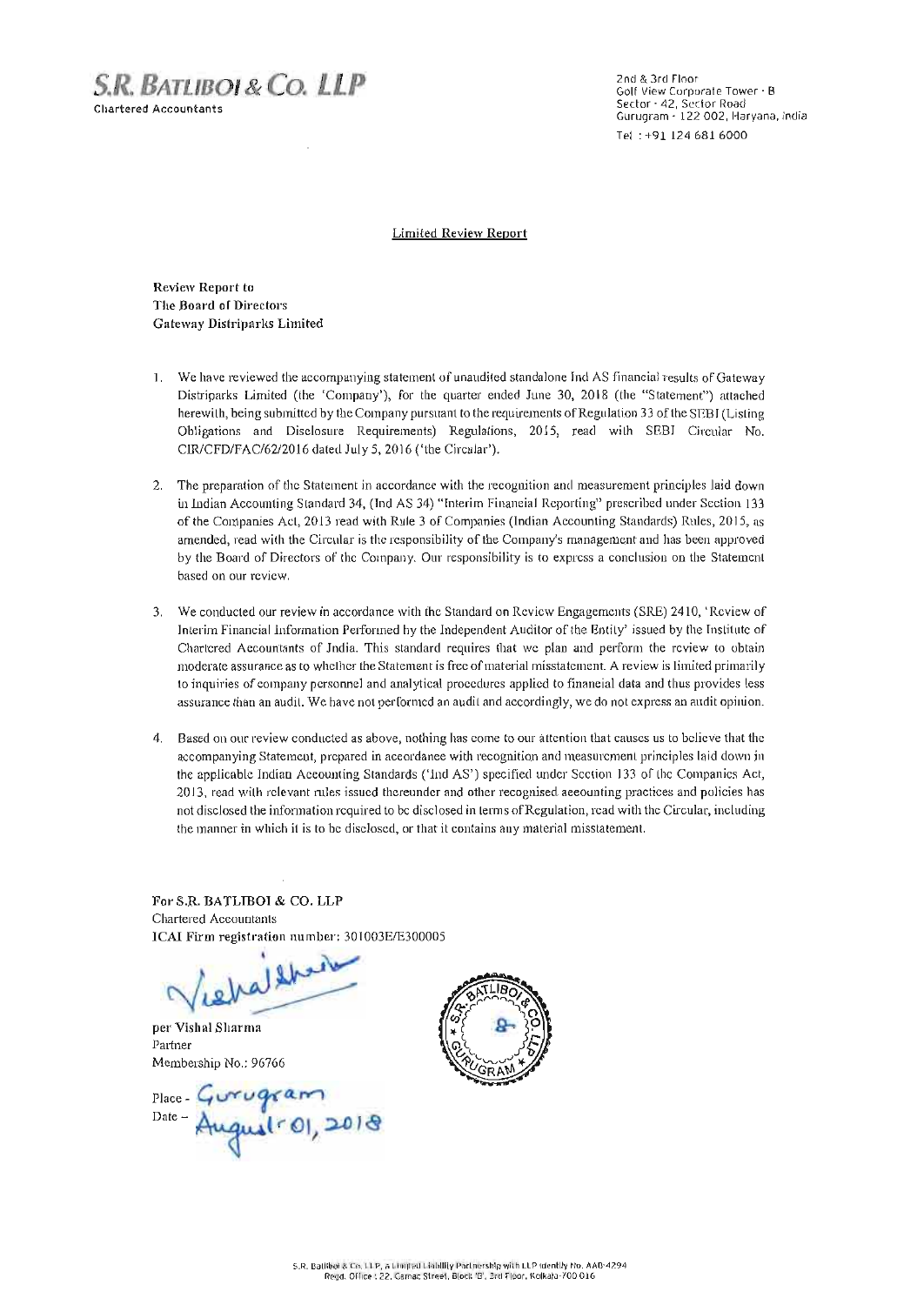Registered Office: Sector - 6, Dronagiri, Taluka - Uran, District Raigad, Navi Mumbai - 400 707.

CIN: L74899MH1994PLC164024

Ph: +91 22 27246500 Fax: +912227246538 Email: gdlcfs@gateway-distriparks.com Website: www.gateway-distriparks.com STATEMENT OF STANDALONE UNAUDITED FINANCIAL RESULTS FOR THE QUARTER ENDED JUNE 30, 2018

|         |                                                                                              |                              |                                                           |                                                      | (Rs. In Lakhs)                    |
|---------|----------------------------------------------------------------------------------------------|------------------------------|-----------------------------------------------------------|------------------------------------------------------|-----------------------------------|
| Sr. No. | <b>Particulars</b>                                                                           | 3 months ended<br>30/06/2018 | Preceding 3 months<br>ended 31/03/2018<br>(refer Note 10) | Corresponding 3<br>months ended<br>30/06/2017 in the | Previous year ended<br>31/03/2018 |
|         |                                                                                              |                              |                                                           | previous year                                        |                                   |
|         |                                                                                              | (Unaudited)                  | (Audited)                                                 | (Unaudited)                                          | (Audited)                         |
|         |                                                                                              |                              |                                                           |                                                      |                                   |
| 1.      | Income                                                                                       |                              |                                                           |                                                      |                                   |
|         | (a) Revenue from Operations                                                                  | 8,768.20                     | 8,649.75                                                  | 8,091.07                                             | 32,796.48                         |
|         | (b) Other Income                                                                             | 1,317.45                     | 418.92                                                    | 804.56                                               | 2,219.06                          |
|         | <b>Total Income</b>                                                                          | 10,085.65                    | 9,068.67                                                  | 8,895.63                                             | 35,015.54                         |
|         |                                                                                              |                              |                                                           |                                                      |                                   |
| 2.      | <b>Expenses</b>                                                                              |                              |                                                           |                                                      |                                   |
|         | (a) Operating Expenses                                                                       | 5,646.38                     | 5,547.82                                                  | 5,205.49                                             | 21,405.28                         |
|         | (b) Employee Benefit Expense                                                                 | 460.93                       | 505.61                                                    | 452.01                                               | 1,761.19                          |
|         | (c) Depreciation and Amortisation Expense                                                    | 693.82                       | 665.98                                                    | 582.99                                               | 2,432.91                          |
|         | (d) Finance Costs                                                                            | 242.95                       | 257.03                                                    | 156.14                                               | 789.66                            |
|         | (e) Other Expenses                                                                           | 865.91                       | 894.48                                                    | 1,026.93                                             | 3,363.87                          |
|         | <b>Total Expenses</b>                                                                        | 7,909.99                     | 7,870.92                                                  | 7,423.56                                             | 29,752.91                         |
|         |                                                                                              |                              |                                                           |                                                      |                                   |
| 3.      | Profit before exceptional items and tax (1-2)                                                | 2,175.66                     | 1,197.75                                                  | 1,472.07                                             | 5,262.63                          |
| 4.      | Exceptional Item                                                                             |                              |                                                           |                                                      |                                   |
| 5.      | Profit before Tax $(3+4)$                                                                    | 2,175.66                     | 1,197.75                                                  | 1,472.07                                             | 5,262.63                          |
| 6.      | Tax Expense [Refer Note 6 below]                                                             |                              |                                                           |                                                      |                                   |
|         | a. Current Tax                                                                               | 367.84                       | 152.00                                                    | 312.00                                               | 1,150.00                          |
|         | b. Deferred tax                                                                              | (64.27)                      | 241.53                                                    | (43.56)                                              | 312.08                            |
|         | <b>Total Tax Expense</b>                                                                     | 303.57                       | 393.53                                                    | 268.44                                               | 1,462.08                          |
| 7.      | Net profit for the period (5-6)                                                              | 1,872.09                     | 804.22                                                    | 1,203.63                                             | 3,800.55                          |
| 8.      | Other Comprehensive Income, net of tax                                                       |                              |                                                           |                                                      |                                   |
|         | Items that will not be reclassified to Profit or Loss                                        |                              |                                                           |                                                      |                                   |
|         | i. Remeasurement of post employment benefit obligations                                      | 5.95                         | 20.41                                                     | 1.12                                                 | 23.78                             |
|         |                                                                                              |                              |                                                           |                                                      |                                   |
| 9.      | Total Comprehensive Income for the period (7+8)                                              | 1,878.04                     | 824.63                                                    | 1,204.75                                             | 3,824.33                          |
| 10.     | Paid-up Equity Share Capital (Face Value Rs. 10 each per equity share)                       | 10,872.80                    | 10,872.80                                                 | 10,872.80                                            | 10,872.80                         |
| 11      | Other Equity excluding Revaluation Reserve as per the audited balance sheet of previous year |                              |                                                           |                                                      | 60,661.20                         |
| 12      | Earnings Per Share (of Rs. 10 each)                                                          | <b>Not Annualised</b>        | <b>Not Annualised</b>                                     | <b>Not Annualised</b>                                | Annualised                        |
|         | Basic Rs.                                                                                    | 1.72                         | 0.74                                                      | 1.10                                                 | 3.50                              |
|         | Diluted Rs.                                                                                  | 1.72                         | 0.74                                                      | 1.10                                                 | 3.50                              |
|         | See accompanying notes to the financial results.<br>۰                                        |                              |                                                           |                                                      |                                   |
|         |                                                                                              |                              |                                                           |                                                      |                                   |

 $\sim$   $\sim$   $\sim$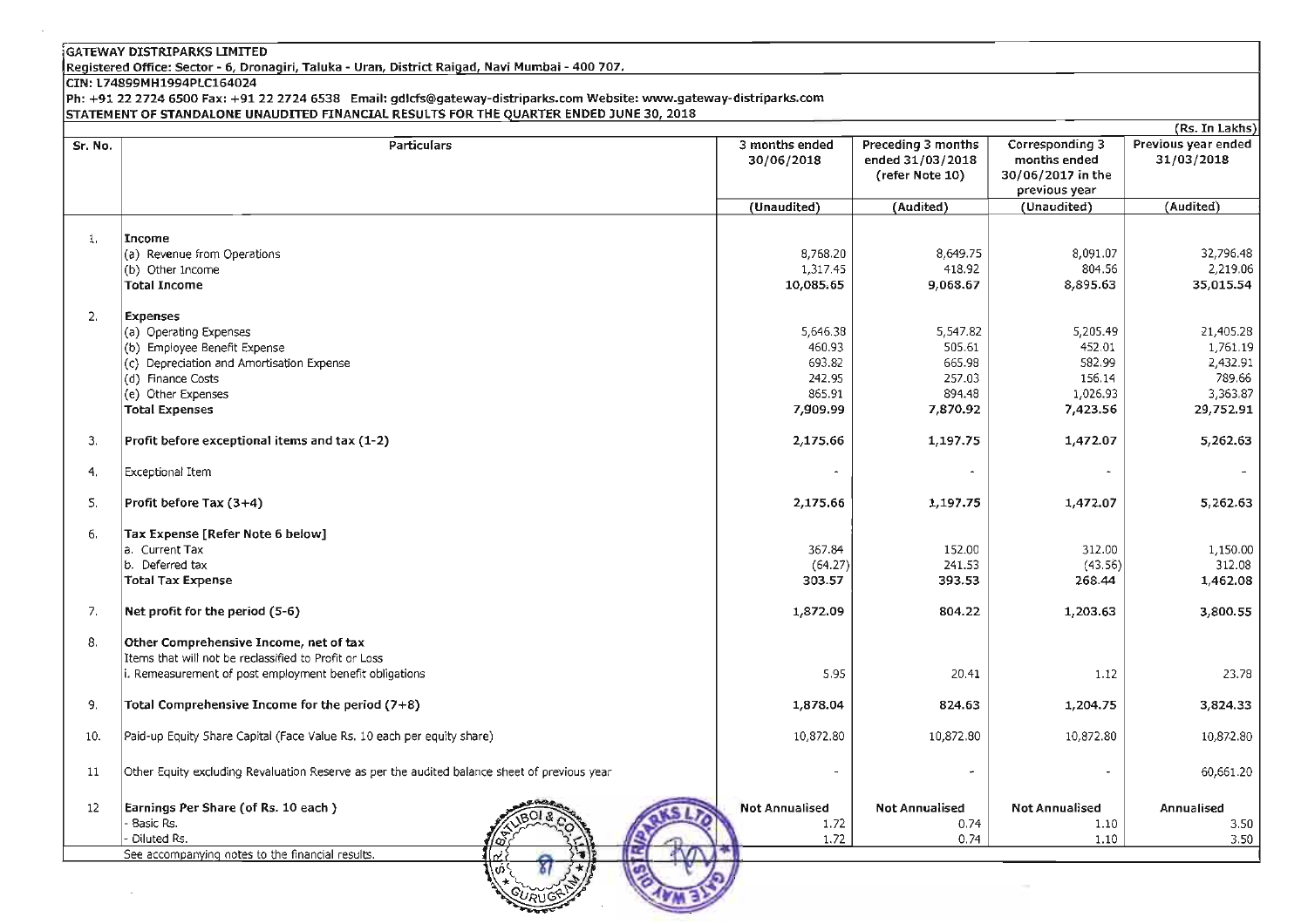**Registered Office: Sector - 6, Dronagiri, Taluka - Uran, District Raigad, Navi Mumbai - 400 707.** 

#### CIN: L74899MH1994PLCl64024

**Ph: +91 22 2724 6500 Fax: +91 22 2724 6538 Email: gdlcfs@gateway-distriparks.com Website: www.gateway-distriparks.com**  STATEMENT OF STANDALONE UNAUDITED FINANClAL RESULTS FOR THE QUARTER ENDED JUNE 30, 2018

#### **Notes:**

- 1 The above unaudited financial results for the quarter ended June 30, 2018, have been reviewed by the Audit Committee and taken on record by the Board of Directors of the Company at their respective meetings held on July 31, 2018 and August 1, 2018. The Statutory Auditors have conducted a "Limited Review" of these results in terms of Regulation 33 of SEBI (Listing Obligations and Disclosure Requirements) Regulations, 2015.
- 2 The financial results have been prepared in accordance with the Indian Accounting Standards (IND AS) specified in the Companies (Indian Accounting Standard) Rules, 2015 (as amended) under section 133 of the Companies Act, 2013 (the "accounting principles generally accepted in India").
- 3 Pursuant to the approval by the Board of Directors in their meeting held on May 16, 2018, the Company has paid Second Interim Dividend for the Financial Year 2017-18 of 40% (Rs. 4 per Equity Share) on the Equity Share Capital per Equity Share) on the Equity Share Capital aggregating Rs. 4,349.12 lakhs.
- 4 The Company ("GDL") and its related party, Gateway Rail Freight Limited ("GRFL") are involved in an arbitration proceeding with Container Corporation of India Limited ("Concor") in respect of agreements entered into by the parties for operation of container trains from the Inland Container Depot and Rail siding at Garhi Harsaru, Gurgaon. Concor has raised claims on GDL and GRFL on various issues in respect to the aforesaid agreements. Based on legal opinion, the Management has taken a view that these claims are at a preliminary stage and the question of maintainability of the alleged disputes as raised by Concor under the aforesaid agreements is vet to be determined and are not sustainable. Pending conclusion of the arbitration, the parties are maintaining "status quo" in respect of the operations at Garhi Harsaru, Gurgaon.
- 5 The Company is principally engaged in a single segment viz. Container Freight Station, based on the nature of services, risks, returns and the internal business reporting system.
- 6 Deputy Commissioner of Income Tax had issued orders under Section 143(3) of the Income Tax Act, 1961 of India ("the Income Tax Act"), for the Assessment Years 2008-2009 to 2014-2015, disallowing the claim 0 deduction by the Company under Section 80-IA(4)(i) of the Income Tax Act upto Assessment year 2011-2012, other expenses and Minimum Alternate Tax Credit and issued notices of demand under Section 156 of the Income Tax Act for recovery of additional income tax and interest (after considering rectification order under Section 154 of the Income Tax Act for Assessment Year 2012-2013 and 2014-2015) aggregating Rs. 7,304.15 lakhs and initiated proceedings to levy penalty. On appeal filed by the Company against the assessment orders, Commissioner of Income Tax (Appeals) had allowed the aforesaid deductions, except for claim of deduction of other expenses aggregating Rs. 30 lakhs for the Assessment Years 2008-2009 to 2011-2012. The Deputy Commissioner of Income Tax had appealed with Income Tax Appellate Tribunal against the aforesaid orders of Commissioner of Income Tax (Appeals) for the Assessment Years 2008-2009 to 2010-2011, which has been decided in favour of the Company. Income Tax Department has filed an appeal with Bombay High Court against the order of Income Tax Appellate Tribunal for Assessment Years 2008-2009 and 2009-2010, which is pending for hearing. The Company has filed appeal against the order for the Assessment Years 2012-2013 to 2014-2015 with the Commissioner of Income Tax (Appeals) which has been decided in favour of the Company. The Deputy Commissioner of Income Tax had appealed with Income Tax Appellate Tribunal against the aforesaid orders of Commissioner of Income Tax (Appeals) for the Assessment Years 2012-2013.

Deputy Commissioner of Income Tax had issued notices under Section 148 of the Income Tax Act, proposing to re-assess the Income for Assessment Years 2004-2005 to 2007-2008, disallowing the deduction under Section 80-IA(4)(i) of the Income Tax Act amounting to Rs. 4,460.34 lakhs. The Company has filed a Writ petition against the notices with the Bombay High Court. The Bombay High Court has granted Ad Interim Stay against the notices.

Based on Lawyer and Tax Consultant's opinion, the Management is of the opinion that the Company is entitled to aforesaid deductions and claims and hence, no provision for the aforesaid demand/notices has been made till 30 June, 2018.

- 7 Blackstone GPV Capital Partners (Mauritius) VH limited ("Blackstone") had invested in Compulsory Convertible Preference Shares ("CCPS") and equity shares of the Gateway Rail Freight limited (GRFL). During the quarter, the Company and its affiliates have entered into a Share Purchase Agreement for acquiring the CCPS and Equity Shares held by Blackstone in GRFL for total cash consideration of Rs. 810 Crores. The acquisition is expected to be completed by end of next quarter and will result in increase in shareholding of Company and its affiliates in GRFL from 50.001 % to 99.80%.
- 8 Ind AS 115 " Revenue from Contract with Customers" is mandatory for reporting period beginning on or after April 01, 2018 and has replaced existing Ind AS related thereto. Under the modified retrospect approach, there were no significant adjustments required to be made to the retained earnings as at April 01, 2018. Also, the application of Ind AS 115 did not have any significant impact on recognition and measurement of revenue and related items in the financial results for the ouarter ended June 30, 2018.



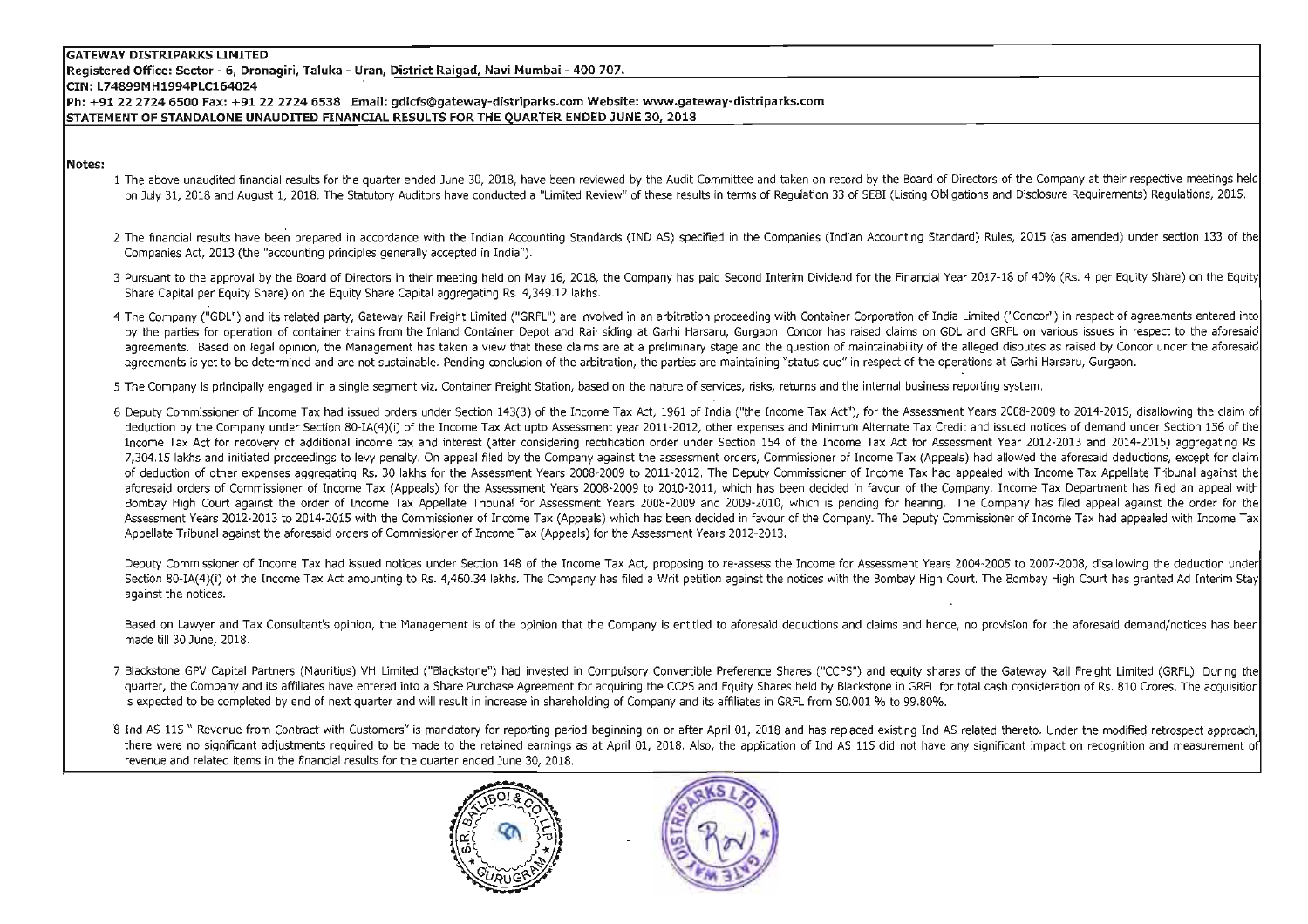Registered Office: Sector - 6, Dronagiri, Taluka - Uran, District Raigad, Navi Mumbai - 400 707.

## CIN: L74899MH1994PLC164024

Place:

Dated:

Mumbai

August 1, 2018

2227246538 Email: gdlds@gateway-distriparks.com Website: www.gateway-distriparks.com STATEMENT OF STANDALONE UNAUDITED FINANCIAL RESULTS FOR THE QUARTER ENDED JUNE 30, 2018

9 The certificate of CEO and CFO in terms of Regulation 33 of SEBI (listing Obligations and Disclosure Requirements) Regulations, 2015 in respect of the above results has been placed before the Board of Directors.

10 The figures of the quarter ended March 31, 2018 are the balancing figures between audited figures for the full financial year ended March 31, 2018 and nine months unaudited published figures up to December 31, 2017.





On behalf of the Board of Directors For Gateway Oistriparks Limited

Zen ruley

Prem Kishan Oass Gupta Chairman and Managing Director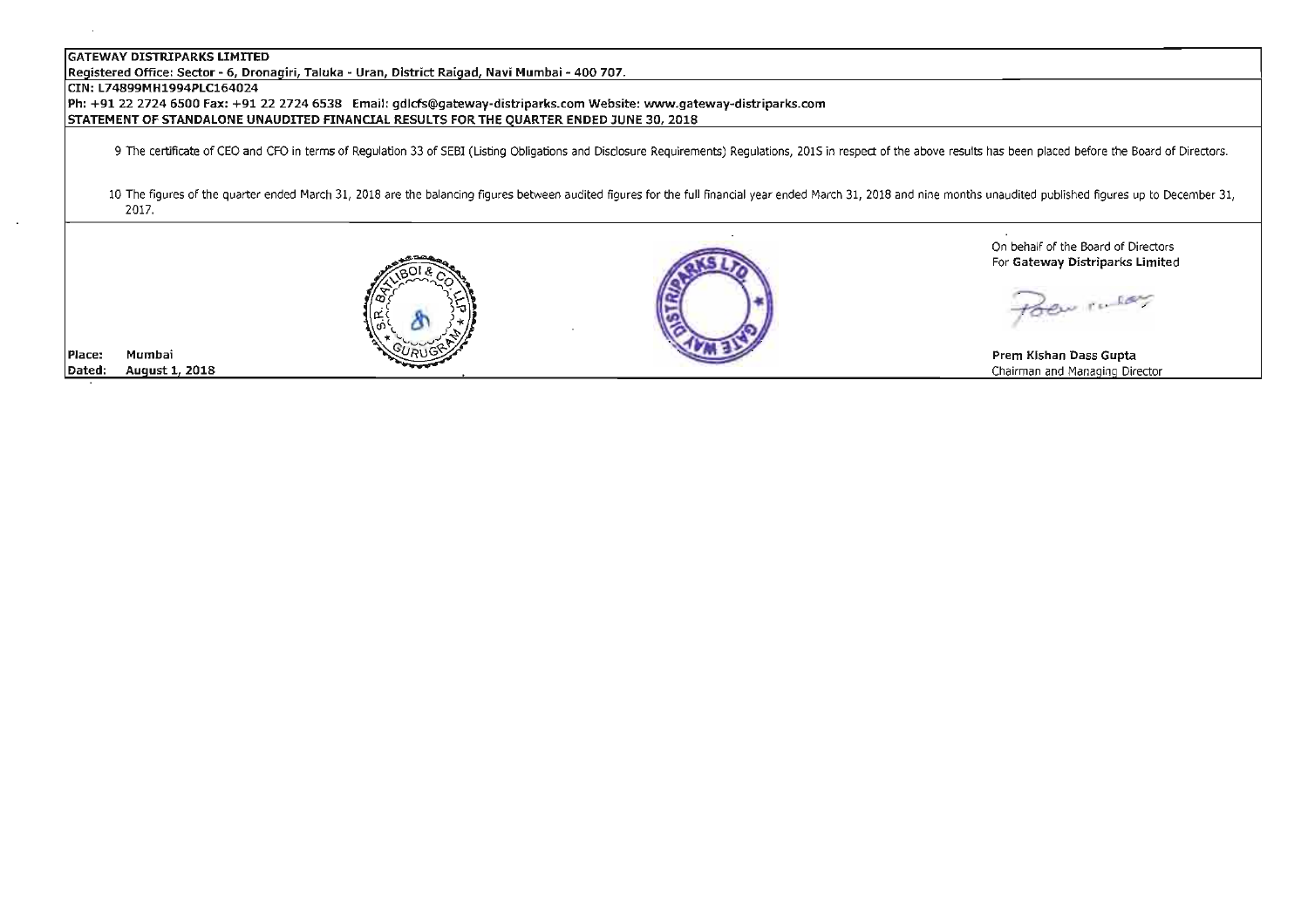

**2nd & 3rd floor Golf View Corporate Tower · B Sector - 42, Sector Road Gurugram - 122 002, Haryana. India Tel : +91124 681 6000** 

**Limited Review Report** 

Review Report to The Board of Directors Gateway Distriparks Limited

- **l. We have reviewed the accompany ing statement of unaudited consol idated Ind AS financial results of**  Gateway Distriparks Group comprising Gateway Distriparks Limited (the 'Company') comprising its subsidiaries (together referred to as 'the Group'), its joint ventures and associates (refer note I to the Statement), for the quarter ended June 30, 2018 and year to date from April I, 2018 to June 30, 2018 (the "Statement") attached herewith, being submitted by the Company pursuant to the requirements of Regulation 33 of the SEBI (Listing Obligations and Disclosure Requirements) Regulations, 2015 ('the Regulation'), read with SEBI Circular No. CIR/CFD/FAC/62/2016 dated July 5, 2016 ('the Circular').
- **2. The preparation or the Statement in accordance with the recognition and measurement principles laid down**  in Indian Accounting Standard 34, (Ind AS 34) "Interim Financial Reporting" prescribed under Section 133 of the Companies Act, 2013 read with Rule 3 of Companies (Indian Accounting Standards) Rules, 20 15, as **amended, read with the Circular is the responsibility** of the **Company's management and has been approved by the Board of Directors of the Company. Our responsibility is to issue express a conclusion on the Statement based on our review.**
- **3.** We conducted our review in accordance with the Standard on Review Engagements (SRE) 2410, 'Review of Interim Financial Information Performed by the Independent Aud itor of the Entity' issued by the Institute of Chartered Accountants of India. This standard requires that we plan and perform the review to **obtain moderate assurance as to whether the Statement is free of material misstatement. A review is limited**  primarily to inquiries of company personnel and analytical procedures applied to financial data and thus **provides less assurance than an audit. We have not performed an audit and accordingly, we do not express an audit opinion.**
- **4.** Based on our review conducted as above, nothing has come to our attention that causes us to believe that **the accompanying Statement of unaudited consolidated Ind AS financial results prepared in accordance with recognition and measurement principles laid down in the applicable Indian Accounting Standards**  specified under Section 133 of the Companies Act, 20 13, read with relevant rules issued thereunder and **other recognised accounting practices and policies has not disclosed the information required to be**  disclosed in terms of Regulation read with the Circular, including the manner in which it is to be disclosed, **or that it contains any material misstatement.**
- **5. We have not audited or reviewed the comparative Ind AS financial information of the Company for the**  corresponding quarter ended June 30, 2017 which have been presented solely based on the information compiled and approved by the management. The figures for the quarter ended March 31, 2018 are the balancing figures between the audited figures in respect of the full financial year ended March 31, 2018 and the unaudited year to date figures upto December 31, 2017. The Unaudited year to date figures upto December 31, 2017 approved by the management was not subject to any limited review or audit.

For S.R. **BATLIBOI & CO. LLP Chartered Accountants**  ICAI Firm registration number: 301003E/E300005

Vietnathous Partner

**Partner**  Membership No.: 96766

Place -Date -

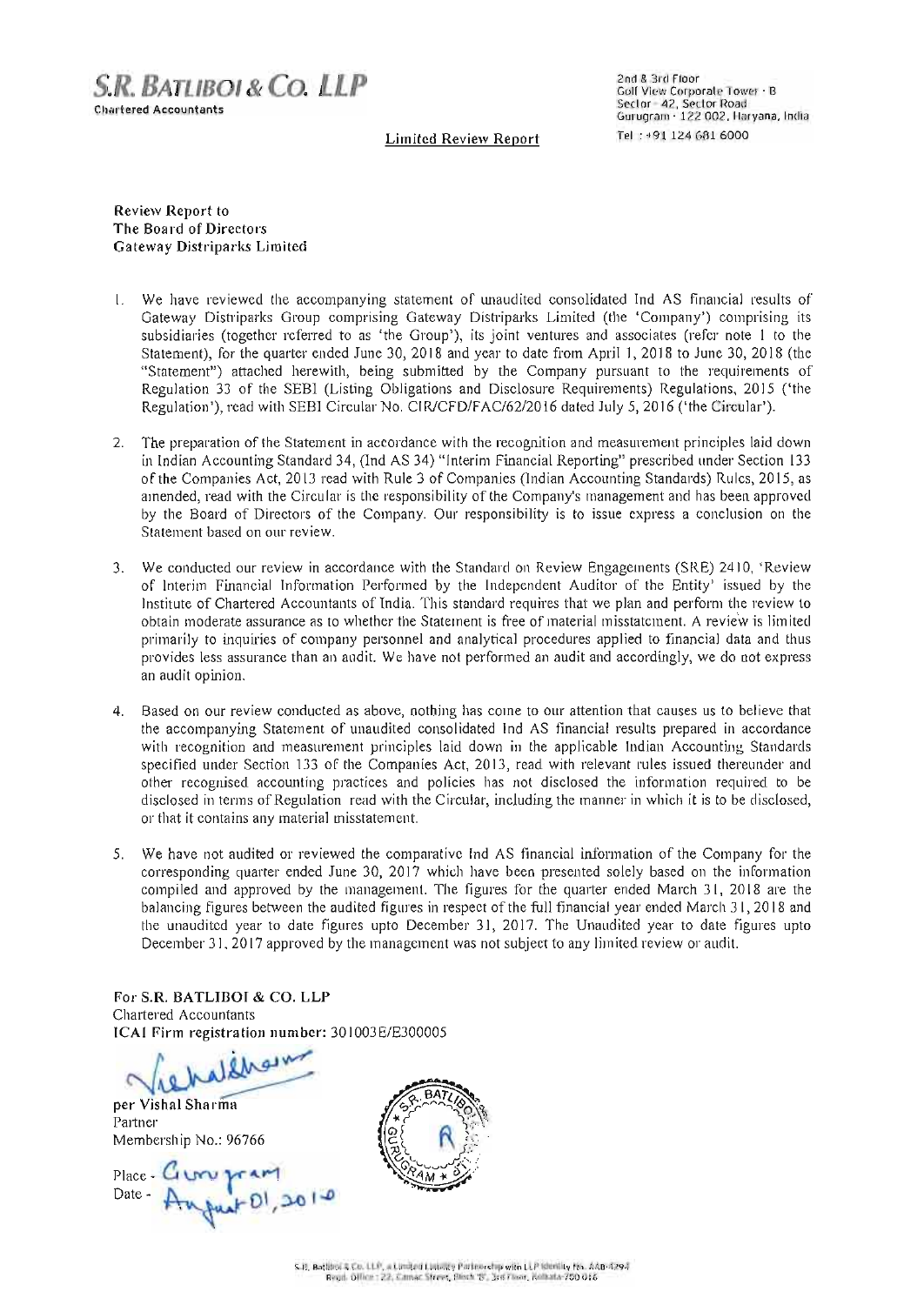Registered Office: Sector - 6, Dronagiri, Taluka - Uran, District Raigad, Navi Mumbai - 400 707.

CIN: L74899MH1994PLCl64024

Ph: +91 22 2724 6500 Fax: +91 22 2724 6538 Email: gdlcfs@gatewav-distriparks.com Website: www.gateway-distriparks.com STATEMENT OF CONSOLIDATED UNAUDITED FINANCIAL RESULTS FOR THE OILARTER ENDED JUNE 30, 2018

|     |                                                                                                                         | 3 months ended<br>Preceding 3<br>Corresponding 3 months |                                               |                                                             | (Rs. In Lakhs)<br>Previous year |  |
|-----|-------------------------------------------------------------------------------------------------------------------------|---------------------------------------------------------|-----------------------------------------------|-------------------------------------------------------------|---------------------------------|--|
|     | Sr. No. Particulars                                                                                                     | 30/06/2018                                              | months ended<br>31/03/2018<br>(Refer note 12) | ended 30/06/2017 in the<br>previous year<br>(Refer note 12) | ended<br>31/03/2018             |  |
|     |                                                                                                                         |                                                         |                                               |                                                             |                                 |  |
|     |                                                                                                                         | (Unaudited)                                             | (Unaudited)                                   | (Unaudited)                                                 | (Audited)                       |  |
| 1.  | Income                                                                                                                  |                                                         |                                               |                                                             |                                 |  |
|     | (a) Revenue from Operations                                                                                             | 10,310.79                                               | 10,216.75                                     | 9,875.35                                                    | 39,550.22                       |  |
|     | l(b) Other Income                                                                                                       | 418.59                                                  | 446.99                                        | 307.17                                                      | 1,375.51                        |  |
|     | Total Income                                                                                                            | 10,729.38                                               | 10,663.74                                     | 10,182.52                                                   | 40,925.73                       |  |
| 2.  | <b>Expenses</b>                                                                                                         |                                                         |                                               |                                                             |                                 |  |
|     | (a) Operating Expenses                                                                                                  | 6,375.12                                                | 6,299.31                                      | 6,051.68                                                    | 24,515.47                       |  |
|     | (b) Emoloyee Benefit Expense                                                                                            | 532.94                                                  | 564.04                                        | 518.90                                                      | 2,029.76                        |  |
|     | (c) Depreciation and Amortisation Expense                                                                               | 847.82                                                  | 842.06                                        | 714.99                                                      | 3,041.85                        |  |
|     | (d) Finance Costs                                                                                                       | 310.14                                                  | 296.19                                        | 237.36                                                      | 1,076.46                        |  |
|     | (e) Other Expenses                                                                                                      | 1,205,75                                                | 1,200.46                                      | 1,344.11                                                    | 4,567.88                        |  |
|     | Total Expenses                                                                                                          | 9,271.77                                                | 9,202.06                                      | 8,867.04                                                    | 35,231.42                       |  |
| 3.  | Profit before exceptional items, share of net profits of investments<br>accounted for using equity method and tax (1-2) | 1,457.61                                                | 1,461.68                                      | 1,315.48                                                    | 5,694.31                        |  |
| 4.  | Share of net profit of Associate and Joint venture accounted for using the Equity<br>method                             | 1,952.56                                                | 2,046.05                                      | 302.90                                                      | 4,016.21                        |  |
| 5.  | Profit before exceptional items and tax $(3+4)$                                                                         | 3,410.17                                                | 3,507.73                                      | 1,618.38                                                    | 9,710.52                        |  |
| 6.  | <b>Exceptional Items</b>                                                                                                |                                                         |                                               |                                                             |                                 |  |
| 7.  | Profit before Tax from operations (5+6)                                                                                 | 3,410.17                                                | 3,507.73                                      | 1,618.38                                                    | 9,710.52                        |  |
| 8.  | Income Tax Expense [Refer Note 7 and 8 below]                                                                           |                                                         |                                               |                                                             |                                 |  |
|     | a. Current Tax                                                                                                          | 410.78                                                  | 195.75                                        | 394.90                                                      | 1,442.93                        |  |
|     | b. Deferred tax                                                                                                         | (78.82)                                                 | 66.83                                         | (104.13)                                                    | (48.47)                         |  |
|     | <b>Total Tax Expense</b>                                                                                                | 331.96                                                  | 262.58                                        | 290.77                                                      | 1,394.46                        |  |
| 9.  | Profit for the year (7-8)                                                                                               | 3,078.21                                                | 3,245.15                                      | 1,327.61                                                    | 8,316.06                        |  |
| 10. | Other Comprehensive Income, net of tax                                                                                  |                                                         |                                               |                                                             |                                 |  |
|     | Items that will not be reclassified to Profit or Loss                                                                   |                                                         |                                               |                                                             |                                 |  |
|     | i. Remeasurement of post employment benefit obligations                                                                 | 5.91                                                    | 22.48                                         | 1.12                                                        | 25.84                           |  |
| 11. | Total Comprehensive Income for the year (9+10)                                                                          | 3,084.12                                                | 3,267.63                                      | 1,328.73                                                    | 8,341.90                        |  |



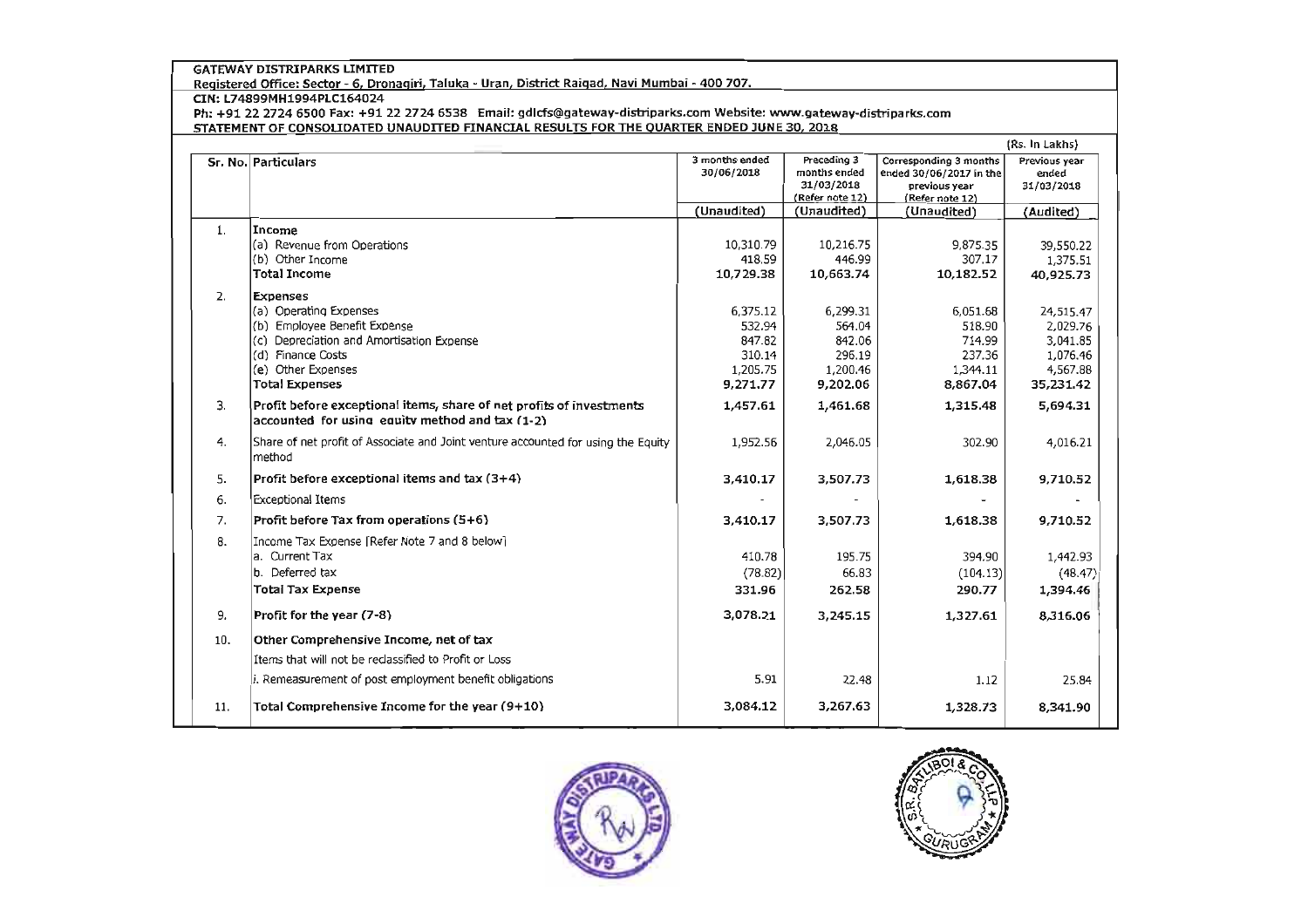Registered Office: Sector - 6, Dronagiri, Taluka - Uran, District Raigad, Navi Mumbai - 400 707.

## CIN: L74899MH1994PLC164024

Ph: +91 22 2724 6500 Fax: +91 22 2724 6538 Email: gdlcfs@gateway-distriparks.com Website: www.gateway-distriparks.com STATEMENT OF CONSOLIDATED UNAUDITED FINANCIAL RESULTS FOR THE OUARTER ENDED JUNE 30, 2018

|     | Sr. No. Particulars                                                            | 3 months ended<br>30/06/2018 | Preceding 3<br>months ended | Corresponding 3 months<br>ended 30/06/2017 in the | Previous year<br>ended |
|-----|--------------------------------------------------------------------------------|------------------------------|-----------------------------|---------------------------------------------------|------------------------|
|     |                                                                                |                              | 31/03/2018                  | previous year                                     | 31/03/2018             |
|     |                                                                                |                              | (Refer note 12)             | (Refer note 12)                                   |                        |
|     |                                                                                | (Unaudited)                  | (Unaudited)                 | (Unaudited)                                       | (Audited)              |
| 12. | Profit is attributable to:                                                     |                              |                             |                                                   |                        |
|     | <b>Owners</b>                                                                  | 3,070.05                     | 3,207.33                    | 1,327.02                                          | 8,272.36               |
|     | Non-controlling interests                                                      | 8.16                         | 37.82                       | 0.59                                              | 43.70                  |
| 13. | Other comprehensive income is attributable to:                                 |                              |                             |                                                   |                        |
|     | <b>Owners</b>                                                                  | 5.85                         | 22.48                       | 1.12                                              | 25.78                  |
|     | Non-controlling interests                                                      | 0.06                         |                             |                                                   | 0.06                   |
| 14. | Total comprehensive income is attributable to:                                 |                              |                             |                                                   |                        |
|     | <b>Owners</b>                                                                  | 3,075.90                     | 3.229.81                    | 1.328.14                                          | 8,298.14               |
|     | Non-controlling interests                                                      | 8.22                         | 37.82                       | 0.59                                              | 43.76                  |
| 15. | Paid-up Equity Share Capital (Face Value Rs. 10 each per equity share)         | 10,872.80                    | 10,872.80                   | 10,872.80                                         | 10,872.80              |
| 16  | Other Equity excluding Revaluation Reserve as per the audited balance sheet of |                              |                             |                                                   | 90,936.78              |
|     | previous year                                                                  |                              |                             |                                                   |                        |
| 17. | Earnings Per Share of Rs. 10 each                                              | Not Annualised               | Not Annualised              | Not Annualised                                    |                        |
|     | Basic Rs.                                                                      | 2.82                         | 2.95                        | 1.22                                              | 7.61                   |
|     | Diluted Rs.                                                                    | 2.82                         | 2.95                        | 1.22                                              | 7.61                   |

## Notes:

1 The financial results of following entities have been consolidated with the financial results of Gateway Distriparks Umied (Parent Company): SubSidiaries:

a) Gateway East India Private Umited

b) Chandra CfS and Terminal Operators Private Umited

- c) Gateway Distriparks (Kerala) Umited
- Joint Ventures:

a) Gateway Rail Freight Limited

b) Container Gateway Umited

Associate:

Snowman Logistics Limited

2 The above unaudited consolidated financial results for the quarter ended June 30, 2018, have been reviewed by the Audit Committee and taken on record by the Board of Directors of the Company at their respective meetings held on July 31, 2018 and August 1, 2018. The Statutory Auditors have conducted a "Limited Review" of these results in terms of Regulation 33 of SEBI (Usting Obligations and Disclosure Requirements) Regulations, 2015.

3 The financial results have been prepared in accordance with the Indian Accounting Standards (IND AS) specified in the Companies (Indian Accounting Standard) Rules, 2015 (as amended) under section 133 of the Companies Act, 2013 (the "accounting principles generally accepted in India").



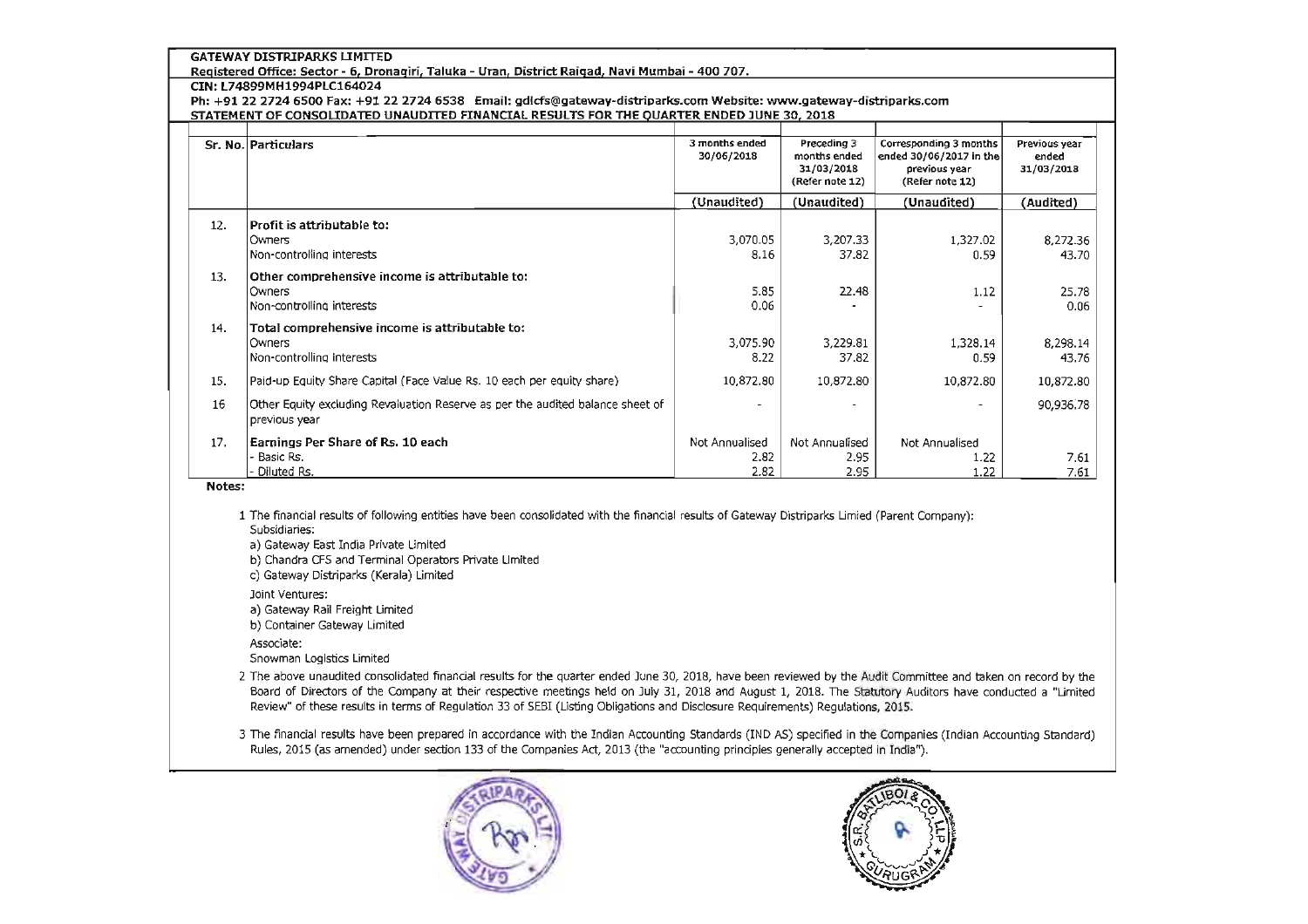#### Registered Office: Sector - 6, Dronagiri, Taluka - Uran, District Raigad, Navi Mumbai - 400 707.

CIN: L74899MH1994PLC164024

#### 22 2724 6538 Email: gdlcfs@gatewav-distriparks.com Website: www.gatewav-distriparks.com STATEMENT OF CONSOLIDATED UNAUDITED FINANCIAL RESULTS FOR THE OUARTER ENDED JUNE 30, 2018

4 Pursuant to the approval by the Board of Directors in their meeting held on May 16, 2018, the Company has paid Second Interim Dividend for the Rnancial Year 2017-18 of 40% (Rs. 4 per Equity Share) on the Equity Share Capital per Equity Share) on the Equity Share Capital aggregating Rs. 4,349.12Iakhs.

- 5 The Company ("GDL") and its related party, Gateway Rail Freight Limited ("GRFL") are involved in an arbitration proceeding with Container Corporation of India Limited ("Concor") in respect of agreements entered into by the parties for operation of container trains from the Inland Container Depot and Rail siding at Garhi Harsaru, Gurgaon. Concor has raised daims on GDl and GRFL on various issues in respect to the aforesaid agreements. Based on legal opinion, the Management has taken a view that these claims are at a preliminary stage and the question of maintainability of the alleged disputes as raised by Concor under the aforesaid agreements is yet to be determined and are not sustainable. Pending conclusion of the arbitration, the parties are maintaining "status quo" in respect of the operations at Garhi Harsaru, Gurgaon.
- 6 The Company is prinCipally engaged in a single segment viz. Container Freight Station, based on the nature of services, risks, returns and the internal business reporting system.
- 7 Deputy Commissioner of I ncome Tax had issued orders under Section 143(3) of the Income Tax Act, 1961 of India (''the Income Tax Act), for the Assessment Years 2008-2009 to 2014-2015, disallowing the claim of deduction by the Company under Section 80-IA(4)(i) of the Income Tax Act upto Assessment year 2011- 2012, other expenses and Minimum Alternate Tax Credit and issued notices of demand under Section 156 of the Income Tax Act for recovery of additional income tax and interest (after considering rectification order under Section 154 of the Income Tax Act for Assessment Year 2012-2013 and 2014-2015) aggregating Rs. 7,304.15 lakhs and initiated proceedings to levy penalty. On appeal filed by the Company against the assessment orders, Commissioner of Income Tax (Appeals) had allowed the aforesaid deductions, except for claim of deduction of other expenses aggregating Rs. 30 lakhs for the Assessment Years 2008-2009 to 2011-2012. The Deputy Commissioner of Income Tax had appealed with Income Tax Appellate Tribunal against the aforesaid orders of Commissioner of Income Tax (Appeals) for the Assessment Years 2008-2009 to 2010-2011, which has been decided in favour of the Company. Income Tax Department has filed an appeal with Bombay High Court against the order of Income Tax Appellate Tribunal for Assessment Years 2008-2009 and 2009-2010, which is pending for hearing. The Company has filed appeal against the order for the Assessment Years 2012-2013 to 2014-2015 with the Commissioner of Income Tax (Appeals) which has been decided in favour of the Company. The Deputy Commissioner of Income Tax had appealed with Income Tax Appellate Tribunal against the aforesaid orders of Commissioner of Income Tax (Appeals) for the Assessment Years 2012-2013.

Deputy Commissioner of Income Tax had issued notices under Section 148 of the Income Tax Act, proposing to re-assess the Income for Assessment Years 2004- 2005 to 2007-2008, disallowing the deduction under Section 80-IA(4)(i) of the Income Tax Act amounting to Rs. 4,460.34 lakhs. The Company has filed a Writ petition against the notices with the Bombay High Court. The Bombay High Court has granted Ad Interim Stay against the notices.

Based on Lawyer and Tax Consultant's opinion, the Management is of the opinion that the Company is enbitied to aforesaid deductions and claims and hence, no provision for the aforesaid demand/ notices has been made till 30 June, 2018.

8 In case of subsidiary company, Deputy Commissioner of Income Tax had issued orders under Section 143(3) of the Income Tax Act, 1961 of India (''the Income Tax Act"), for the Assessment Years 2011-2012 to 2014-15 disallowing the claim of deduction by the Company under Section 80-IA(4)(i) of the Income Tax Act and other expenses and issued notices of demand under Section 156 of the Income Tax Act for recovery of additional income tax and interest aggregating Rs. 659.10 !akhs and initiated proceedings to levy penalty. The Company had filed appeal with Commissioner of Income Tax (Appeals) (Crr-A) for disallowance of the aforesaid deductions.

For Assessment Year 2011-2012, CIT (A) and Income Tax Appellate Tribunal had allowed the deductions which Deputy Commissioner of Income Tax has appealed with Honourable High Court of Andhra Pradesh. For Assessment Year 2012-2013, crr (Appeals) had allowed the aforesaid deductions against which Deputy Commissioner of Income Tax has appealed with Income Tax Appellate. Appeal for Assessment Year 2013-14 and 2014-15 is pending with crr (A).

Based on Lawyer and Tax Consultant's opinion and favourable orders received from department and law, Management is of the opinion that the Company is<br>
entitled to aforesaid deductions and claims and hence, no provision for entitled to aforesaid deductions and claims and hence, no provision for the aforesaid demand/notices has been made till 30 June, 2018.